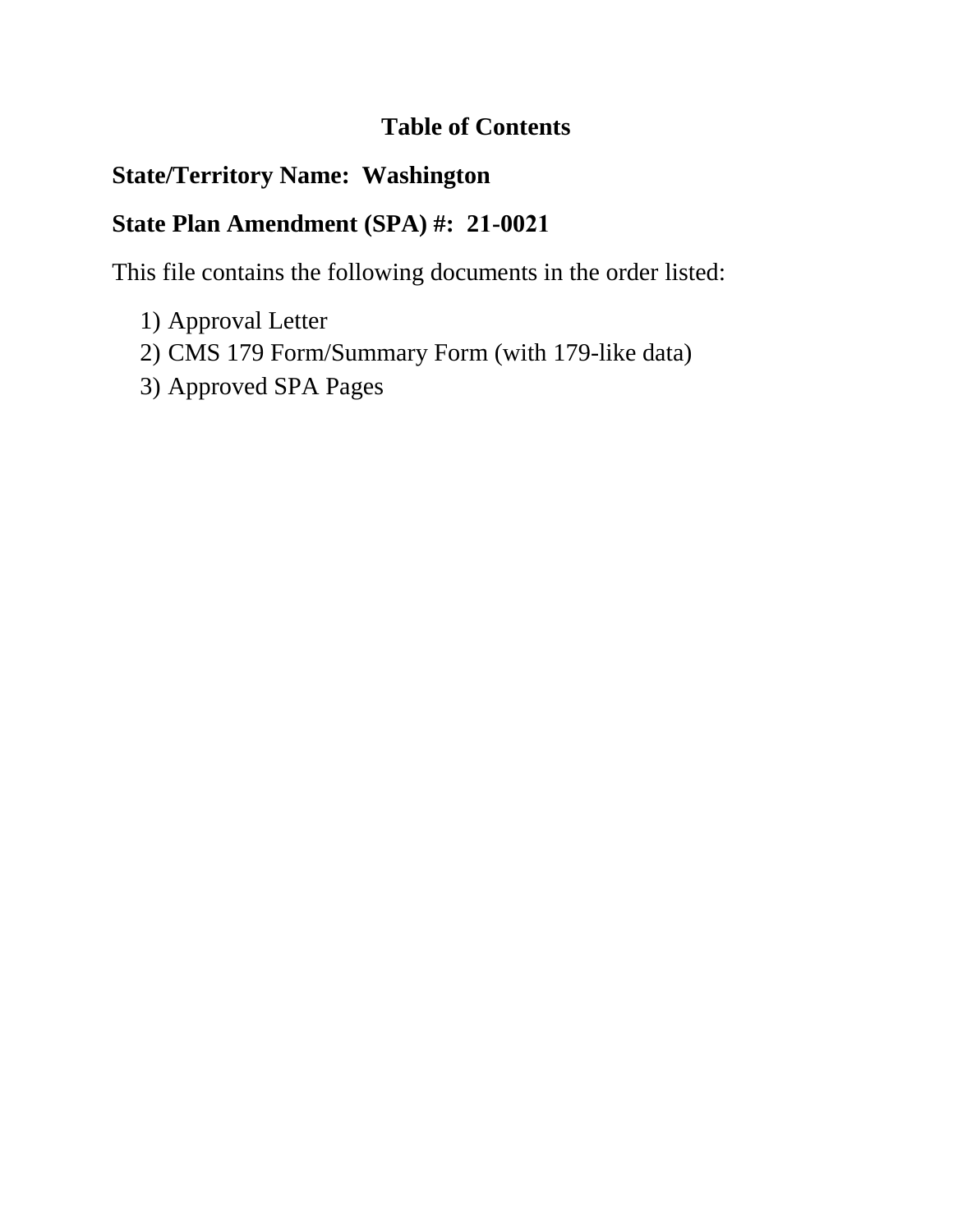DEPARTMENT OF HEALTH & HUMAN SERVICES Centers for Medicare & Medicaid Services 7500 Security Boulevard, Mail Stop S2-26-12 Baltimore, Maryland 21244-1850



May 28, 2021

Susan Birch, Director MaryAnne Lindeblad, Medicaid Director Health Care Authority PO Box 45502 Olympia, WA 98504-5010

Re: Washington State Plan Amendment (SPA) WA-21-0021

Dear Ms. Birch and Ms. Lindeblad:

We have reviewed the proposed amendment to add section 7.4 Medicaid Disaster Relief for the COVID-19 National Emergency to your Medicaid state plan, as submitted under transmittal number (TN) WA-21-0021. This amendment proposes to implement temporary policies, which are different from those policies and procedures otherwise applied under your Medicaid state plan, during the period of the Presidential and Secretarial emergency declarations related to the COVID-19 outbreak (or any renewals thereof).

On March 13, 2020, the President of the United States issued a proclamation that the COVID-19 outbreak in the United States constitutes a national emergency by the authorities vested in him by the Constitution and the laws of the United States, including sections 201 and 301 of the National Emergencies Act (50 U.S.C. 1601 *et seq*.), and consistent with section 1135 of the Social Security Act (Act). On March 13, 2020, pursuant to section 1135(b) of the Act, the Secretary of the United States Department of Health and Human Services invoked his authority to waive or modify certain requirements of titles XVIII, XIX, and XXI of the Act as a result of the consequences of the COVID-19 pandemic, to the extent necessary, as determined by the Centers for Medicare & Medicaid Services (CMS), to ensure that sufficient health care items and services are available to meet the needs of individuals enrolled in the respective programs and to ensure that health care providers that furnish such items and services in good faith, but are unable to comply with one or more of such requirements as a result of the COVID-19 pandemic, may be reimbursed for such items and services and exempted from sanctions for such noncompliance, absent any determination of fraud or abuse. This authority took effect as of 6PM Eastern Standard Time on March 15, 2020, with a retroactive effective date of March 1, 2020. The emergency period will terminate, and this state plan provision will no longer be in effect, upon termination of the public health emergency, including any extensions.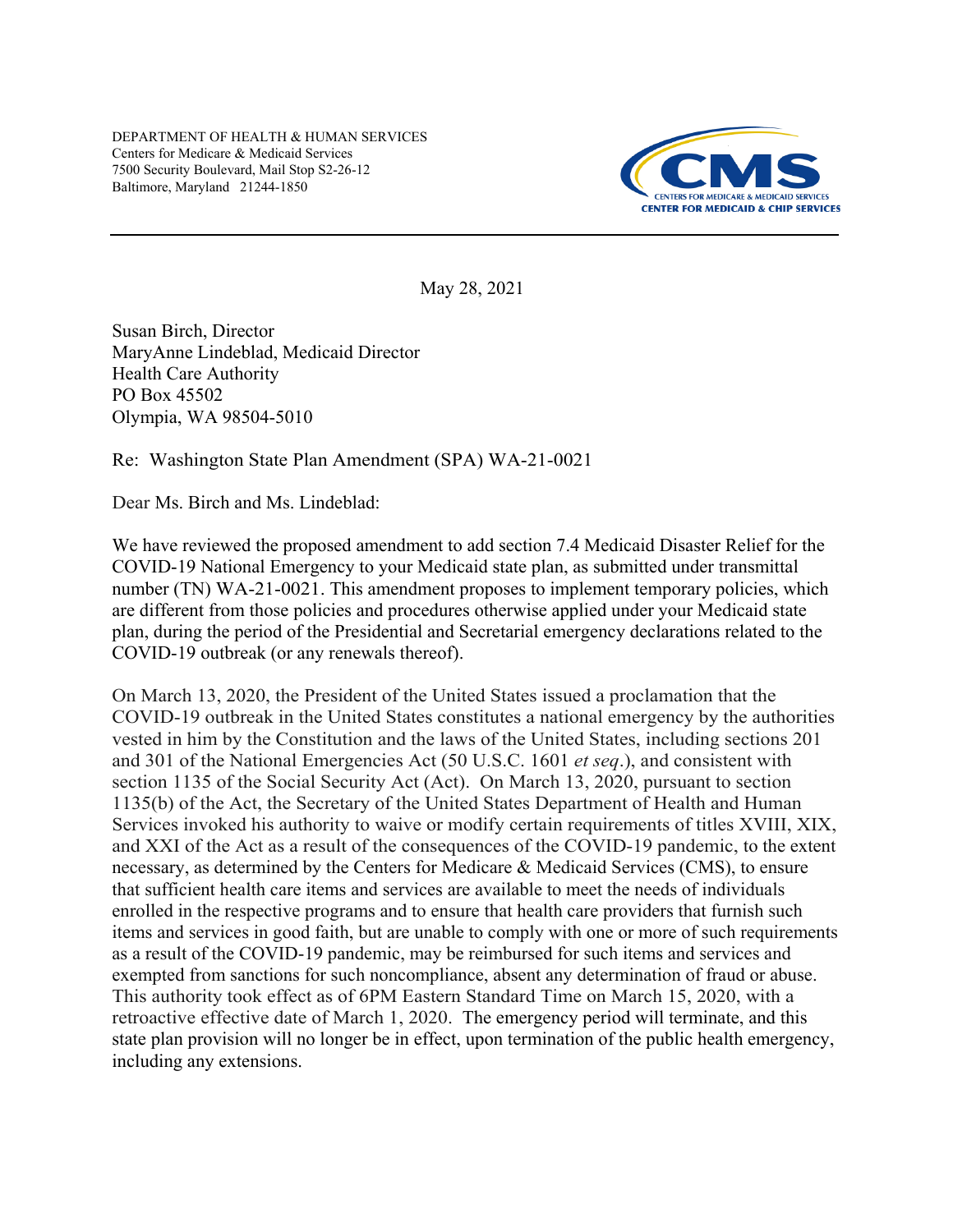Pursuant to section 1135(b)(5) of the Act, for the period of the public health emergency, CMS is modifying the requirement at 42 C.F.R. 430.20 that the state submit SPAs related to the COVID-19 public health emergency by the final day of the quarter, to obtain a SPA effective date during the quarter, enabling SPAs submitted after the last day of the quarter to have an effective date in a previous quarter, but no earlier than the effective date of the public health emergency.

The State of Washington also requested a waiver of public notice requirements applicable to the SPA submission process. Pursuant to section  $1135(b)(1)(C)$  of the Act, CMS is waiving public notice requirements applicable to the SPA submission process. Public notice for SPAs is required under 42 C.F.R. §447.205 for changes in statewide methods and standards for setting Medicaid payment rates, 42 C.F.R. §447.57 for changes to premiums and cost sharing, and 42 C.F.R. §440.386 for changes to Alternative Benefit Plans (ABPs). Pursuant to section 1135(b)(5) of the Act, CMS is approving the state's request to modify these notice requirements otherwise applicable to SPA submissions.

The State of Washington also requested a waiver to modify the tribal consultation timeline applicable to this SPA submission process. Pursuant to section 1135(b)(5) of the Act, CMS is also allowing states to modify the timeframes associated with tribal consultation required under section 1902(a)(73) of the Act, including shortening the number of days before submission or conducting consultation after submission of the SPA.

These modifications of the requirements related to SPA submission timelines, public notice, and tribal consultation apply only with respect to SPAs that meet the following criteria: (1) the SPA provides or increases beneficiary access to items and services related to COVID-19 (such as by waiving or eliminating cost sharing, increasing payment rates or amending ABPs to add services or providers); (2) the SPA does not restrict or limit payment or services or otherwise burden beneficiaries and providers; and (3) the SPA is temporary, with a specified sunset date that is not later than the last day of the declared COVID-19 public health emergency (or any extension thereof). We nonetheless encourage states to make all relevant information about the SPA available to the public so they are aware of the changes.

We conducted our review of your submittal according to the statutory requirements at section 1902(a) of the Act and implementing regulations. This letter is to inform you that Washington Medicaid SPA Transmittal Number WA-21-0021 is approved effective November 2, 2020. This SPA is in addition to the SPAs approved on April 24, 2020, July 30, 2020, April 30, 2021 and May 12, 2021 and does not supersede anything in those SPAs.

Enclosed is a copy of the CMS-179 summary form and the approved state plan pages.

Please contact Nikki Lemmon at 303-844-2641 or by email at Nicole.lemmon@cms.hhs.gov if you have any questions about this approval. We appreciate the efforts of you and your staff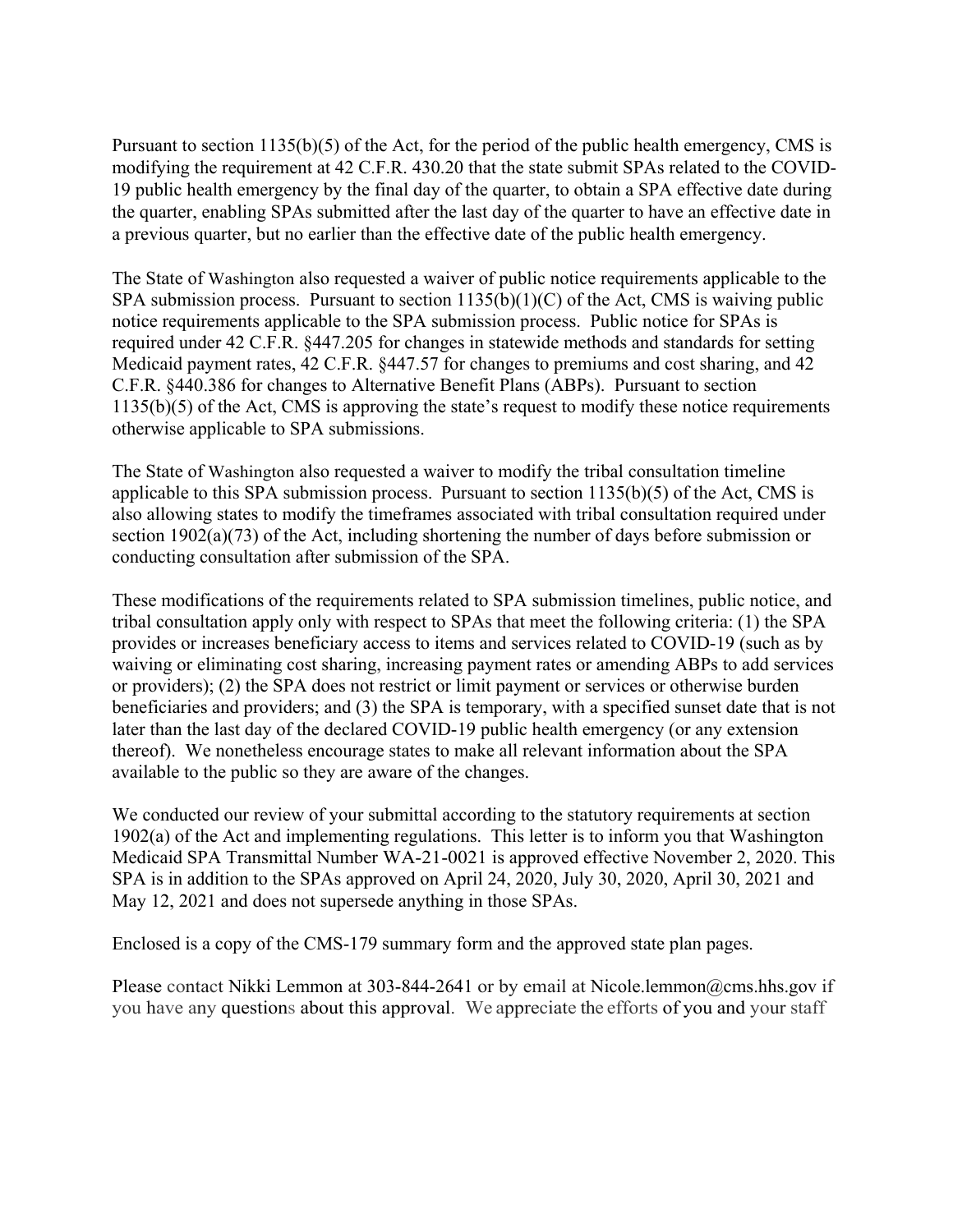in responding to the needs of the residents of the State of Washington and the health care community.

Sincerely,

Alissa M. Deboy -S Digitally signed by Alissa M. Deboy -S Date: 2021.05.28 10:06:39 -04'00'

 Alissa Mooney DeBoy On Behalf of Anne Marie Costello, Acting Director Center for Medicaid and CHIP Services

Enclosures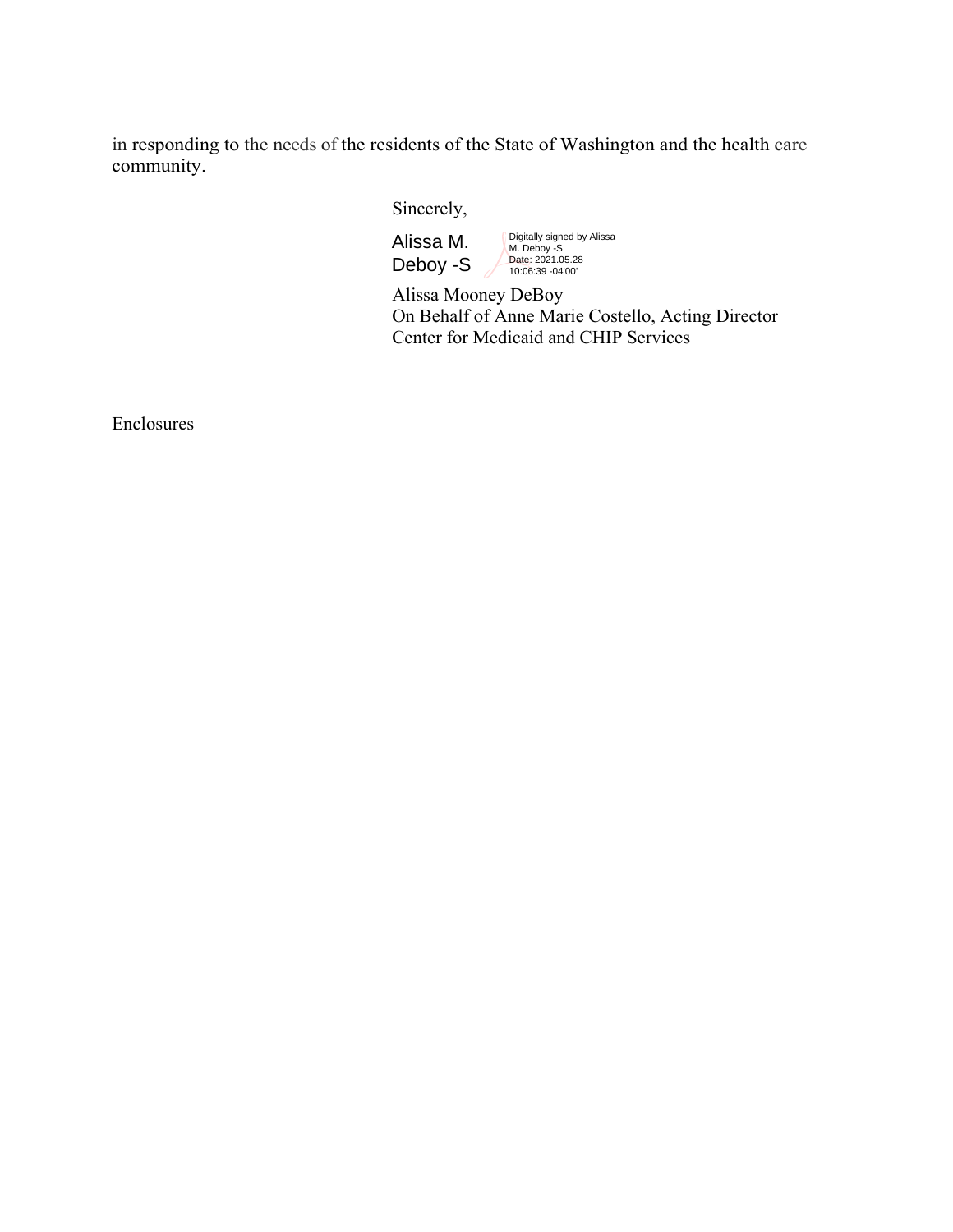| DEPARTMENT OF HEALTH AND HUMAN SERVICES<br>HEALTH CARE FINANCING ADMINISTRATION                                                                                         |                                                                                 | <b>FORM APPROVED</b><br>OMB NO. 0938-0193 |
|-------------------------------------------------------------------------------------------------------------------------------------------------------------------------|---------------------------------------------------------------------------------|-------------------------------------------|
| TRANSMITTAL AND NOTICE OF APPROVAL OF<br><b>STATE PLAN MATERIAL</b>                                                                                                     | 1. TRANSMITTAL NUMBER:<br>21-0021                                               | 2. STATE<br>Washington                    |
| <b>FOR: HEALTH CARE FINANCING ADMINISTRATION</b>                                                                                                                        | 3. PROGRAM IDENTIFICATION: TITLE XIX OF THE<br>SOCIAL SECURITY ACT (MEDICAID)   |                                           |
| TO: REGIONAL ADMINISTRATOR<br>HEALTH CARE FINANCING ADMINISTRATION<br>DEPARTMENT OF HEALTH AND HUMAN SERVICES<br>5. TYPE OF PLAN MATERIAL (Check One):                  | <b>4. PROPOSED EFFECTIVE DATE</b><br>November 2, 2020                           |                                           |
| <b>NEW STATE PLAN</b>                                                                                                                                                   | AMENDMENT TO BE CONSIDERED AS NEW PLAN                                          | $\boxtimes$ AMENDMENT                     |
| COMPLETE BLOCKS 6 THRU 10 IF THIS IS AN AMENDMENT (Separate Transmittal for each amendment)                                                                             |                                                                                 |                                           |
| 6. FEDERAL STATUTE/REGULATION CITATION:                                                                                                                                 | 7. FEDERAL BUDGET IMPACT:                                                       |                                           |
| Sections 1135(b) and 1902 of the Social Security Act                                                                                                                    | a. FFY 2021 \$0<br>b. FFY 2022 \$0                                              |                                           |
| 8. PAGE NUMBER OF THE PLAN SECTION OR ATTACHMENT:                                                                                                                       | 9. PAGE NUMBER OF THE SUPERSEDED PLAN SECTION<br>OR ATTACHMENT (If Applicable): |                                           |
| Attachment 7.4 pages 29 - 38 new                                                                                                                                        | Attachment 7.4 pages 29 - 38                                                    |                                           |
| 10. SUBJECT OF AMENDMENT:                                                                                                                                               |                                                                                 |                                           |
| Special Income Level Resource Disregard in the Public Health Emergency                                                                                                  |                                                                                 |                                           |
| 11. GOVERNOR'S REVIEW (Check One):<br>GOVERNOR'S OFFICE REPORTED NO COMMENT<br>COMMENTS OF GOVERNOR'S OFFICE ENCLOSED<br>NO REPLY RECEIVED WITHIN 45 DAYS OF SUBMITTAL  | $\boxtimes$ OTHER, AS SPECIFIED: Exempt                                         |                                           |
| 12. SIGNATURE OF STATE AGENCY OFFICIAL:                                                                                                                                 | 16. RETURN TO:                                                                  |                                           |
| Mary Chine Swelchal                                                                                                                                                     | Ann Myers                                                                       |                                           |
| 13. TYPED NAME:                                                                                                                                                         | <b>Rules and Publications</b>                                                   |                                           |
|                                                                                                                                                                         | Division of Legal Services                                                      |                                           |
| MaryAnne Lindeblad                                                                                                                                                      | Health Care Authority                                                           |                                           |
| 14. TITLE:                                                                                                                                                              | 626 8 <sup>th</sup> Ave SE, MS: 42716                                           |                                           |
| Medicaid Director                                                                                                                                                       | Olympia, WA 98504-2716                                                          |                                           |
| 15. DATE SUBMITTED:                                                                                                                                                     |                                                                                 |                                           |
| 05/20/2021                                                                                                                                                              |                                                                                 |                                           |
| FOR REGIONAL OFFICE USE ONLY                                                                                                                                            |                                                                                 |                                           |
| 17. DATE RECEIVED:<br>5/20/21                                                                                                                                           | 18. DATE APPROVED:                                                              |                                           |
| PLAN APPROVED - ONE COPY ATTACHED                                                                                                                                       | May 28, 2021                                                                    |                                           |
| 19. EFFECTIVE DATE OF APPROVED MATERIAL:                                                                                                                                | 20. SIGNATURESSER MGION ALLOLE FECIAL:                                          |                                           |
| 11/2/20                                                                                                                                                                 | Date: 2021.05.28<br>Deboy -S<br>10:06:18 -04'00'                                |                                           |
| 21. TYPED NAME: Alissa Mooney Deboy<br>On Behalf of Anne Marie Costello                                                                                                 | 22. TITLE: Acting Director<br>Center for Medicaid and CHIP Services             |                                           |
| 23. REMARKS:<br>5/20/21 state authorized the following P&I changes to the 179 form:<br>Box 8: add "New" after page "38"<br>Box 9: Remove "Attachment 7.4 pages 29 - 38" |                                                                                 |                                           |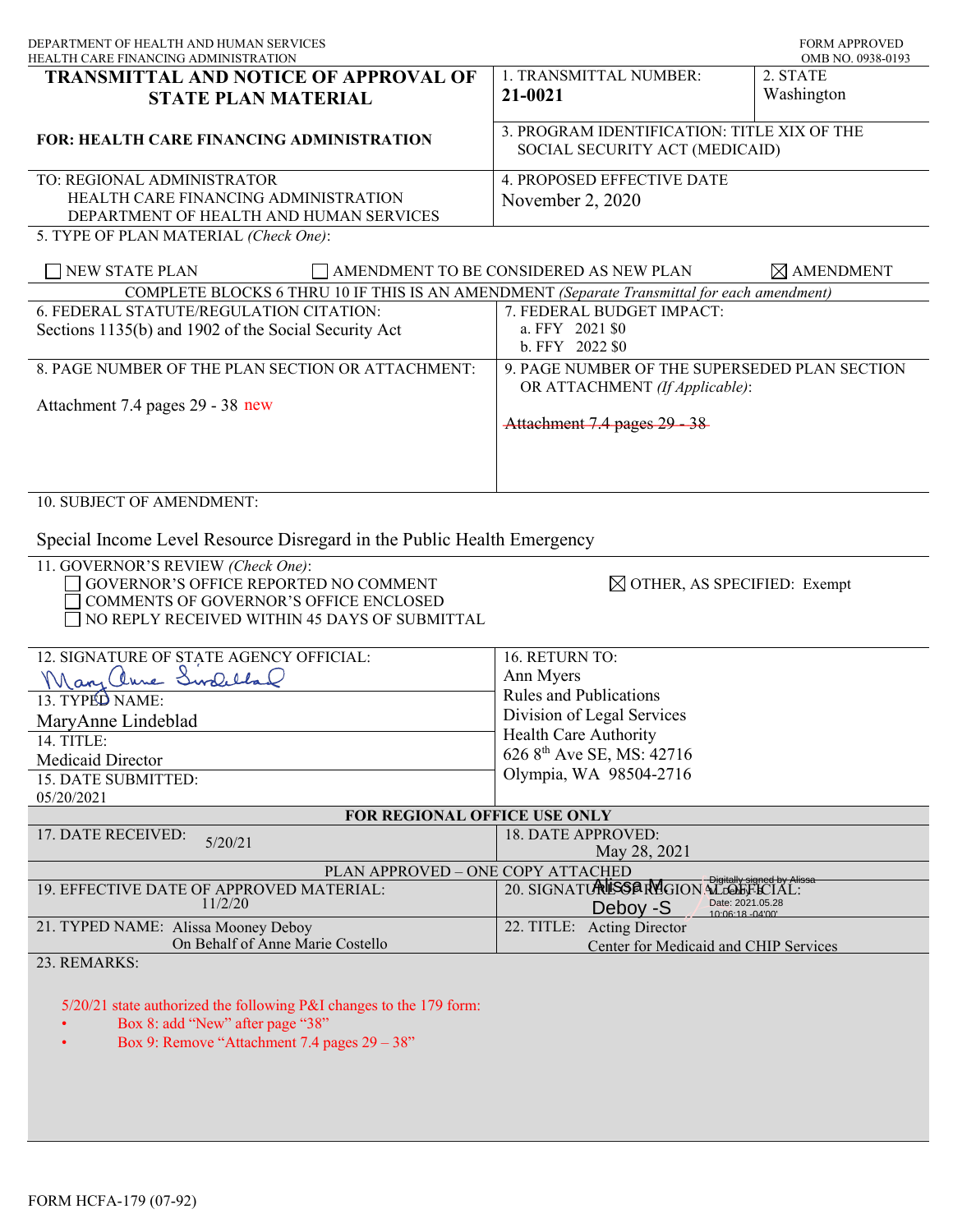### **Section 7 – General Provisions 7.4. Medicaid Disaster Relief for the COVID-19 National Emergency**

On March 13, 2020, the President of the United States issued a proclamation that the COVID-19 outbreak in the United States constitutes a national emergency by the authorities vested in him by the Constitution and the laws of the United States, including sections 201 and 301 of the National Emergencies Act (50 U.S.C. 1601 et seq.), and consistent with section 1135 of the Social Security Act (Act). On March 13, 2020, pursuant to section 1135(b) of the Act, the Secretary of the United States Department of Health and Human Services invoked his authority to waive or modify certain requirements of titles XVIII, XIX, and XXI of the Act as a result of the consequences COVID-19 pandemic, to the extent necessary, as determined by the Centers for Medicare & Medicaid Services (CMS), to ensure that sufficient health care items and services are available to meet the needs of individuals enrolled in the respective programs and to ensure that health care providers that furnish such items and services in good faith, but are unable to comply with one or more of such requirements as a result of the COVID-19 pandemic, may be reimbursed for such items and services and exempted from sanctions for such noncompliance, absent any determination of fraud or abuse. This authority took effect as of 6PM Eastern Standard Time on March 15, 2020, with a retroactive effective date of March 1, 2020. The emergency period will terminate, and waivers will no longer be available, upon termination of the public health emergency, including any extensions.

The State Medicaid agency (agency) seeks to implement the policies and procedures described below, which are different than the policies and procedures otherwise applied under the Medicaid state plan, during the period of the Presidential and Secretarial emergency declarations related to the COVID-19 outbreak (or any renewals thereof), or for any shorter period described below:

*Describe shorter period here.*

L

NOTE: States may not elect a period longer than the Presidential or Secretarial emergency declaration (or any renewal thereof). States may not propose changes on this template that restrict or limit payment, services, or eligibility, or otherwise burden beneficiaries and providers.

## **Request for Waivers under Section 1135**

x The agency seeks the following under section 1135(b)(1)(C) and/or section 1135(b)(5) of the Act:

- a.  $\quad x \quad$  SPA submission requirements the agency requests modification of the requirement to submit the SPA by March 31, 2020, to obtain a SPA effective date during the first calendar quarter of 2020, pursuant to 42 CFR 430.20.
- b.  $x$  Public notice requirements the agency requests waiver of public notice requirements that would otherwise be applicable to this SPA submission. These requirements may include those specified in 42 CFR 440.386 (Alternative Benefit Plans), 42 CFR 447.57(c) (premiums and cost sharing), and 42 CFR 447.205 (public notice of changes in statewide methods and standards for setting payment rates).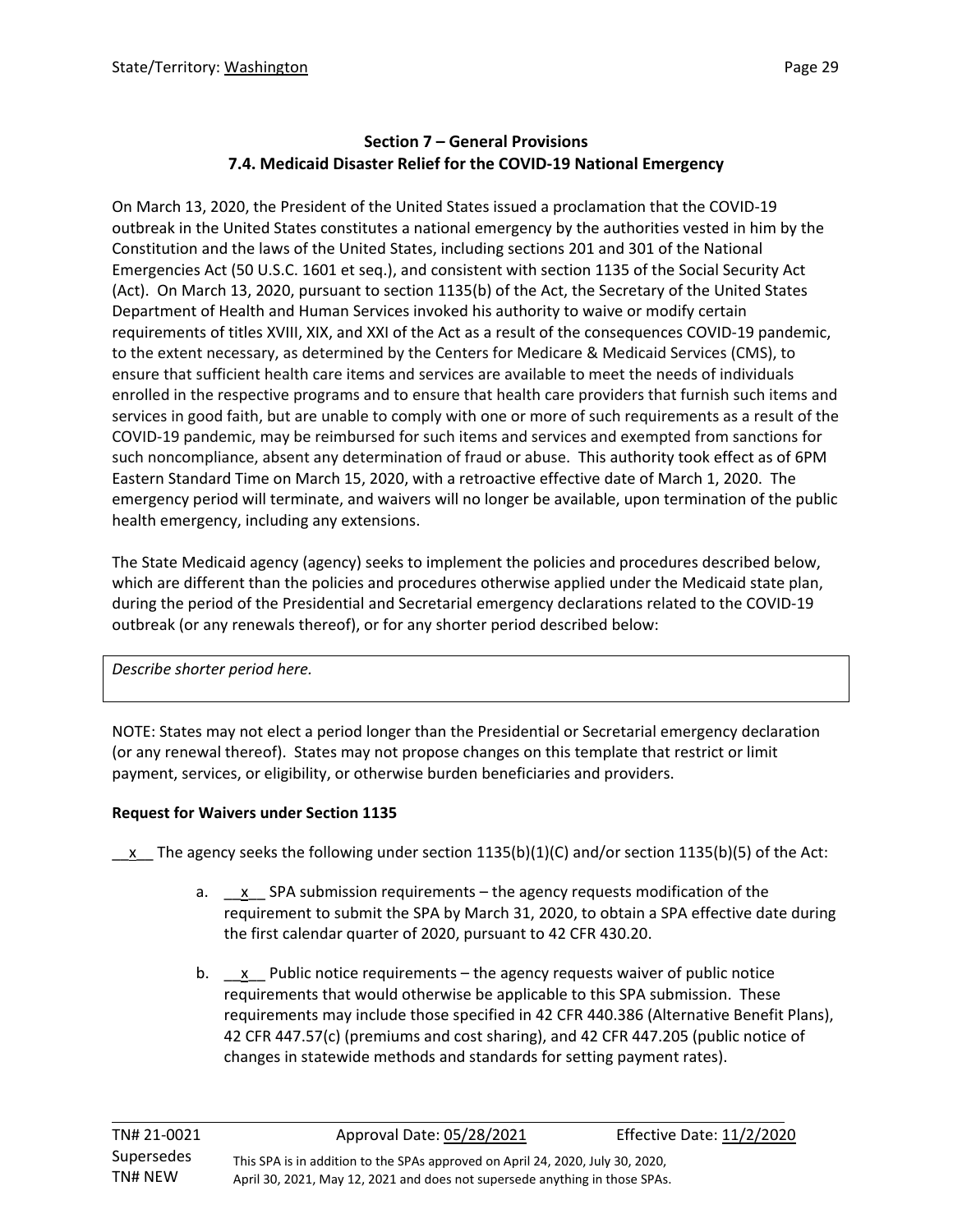c.  $X$  Tribal consultation requirements – the agency requests modification of tribal consultation timelines specified in [insert name of state] Medicaid state plan, as described below:

*Please describe the modifications to the timeline. Waive stated standard and expedited consultation timelines to be met prior to submission.*

### **Section A – Eligibility**

1. \_\_\_\_\_ The agency furnishes medical assistance to the following optional groups of individuals described in section 1902(a)(10)(A)(ii) or 1902(a)(10)(c) of the Act. This may include the new optional group described at section 1902(a)(10)(A)(ii)(XXIII) and 1902(ss) of the Act providing coverage for uninsured individuals.

*Include name of the optional eligibility group and applicable income and resource standard.* 

2. \_\_\_\_\_ The agency furnishes medical assistance to the following populations of individuals described in section 1902(a)(10)(A)(ii)(XX) of the Act and 42 CFR 435.218:

a. \_\_\_\_\_ All individuals who are described in section 1905(a)(10)(A)(ii)(XX)

Income standard:

-or-

L

b. \_\_\_\_\_ Individuals described in the following categorical populations in section 1905(a) of the Act:

Income standard: \_\_\_\_\_\_\_\_\_\_\_\_\_

3.  $\quad$  x The agency applies less restrictive financial methodologies to individuals excepted from financial methodologies based on modified adjusted gross income (MAGI) as follows.

Less restrictive income methodologies: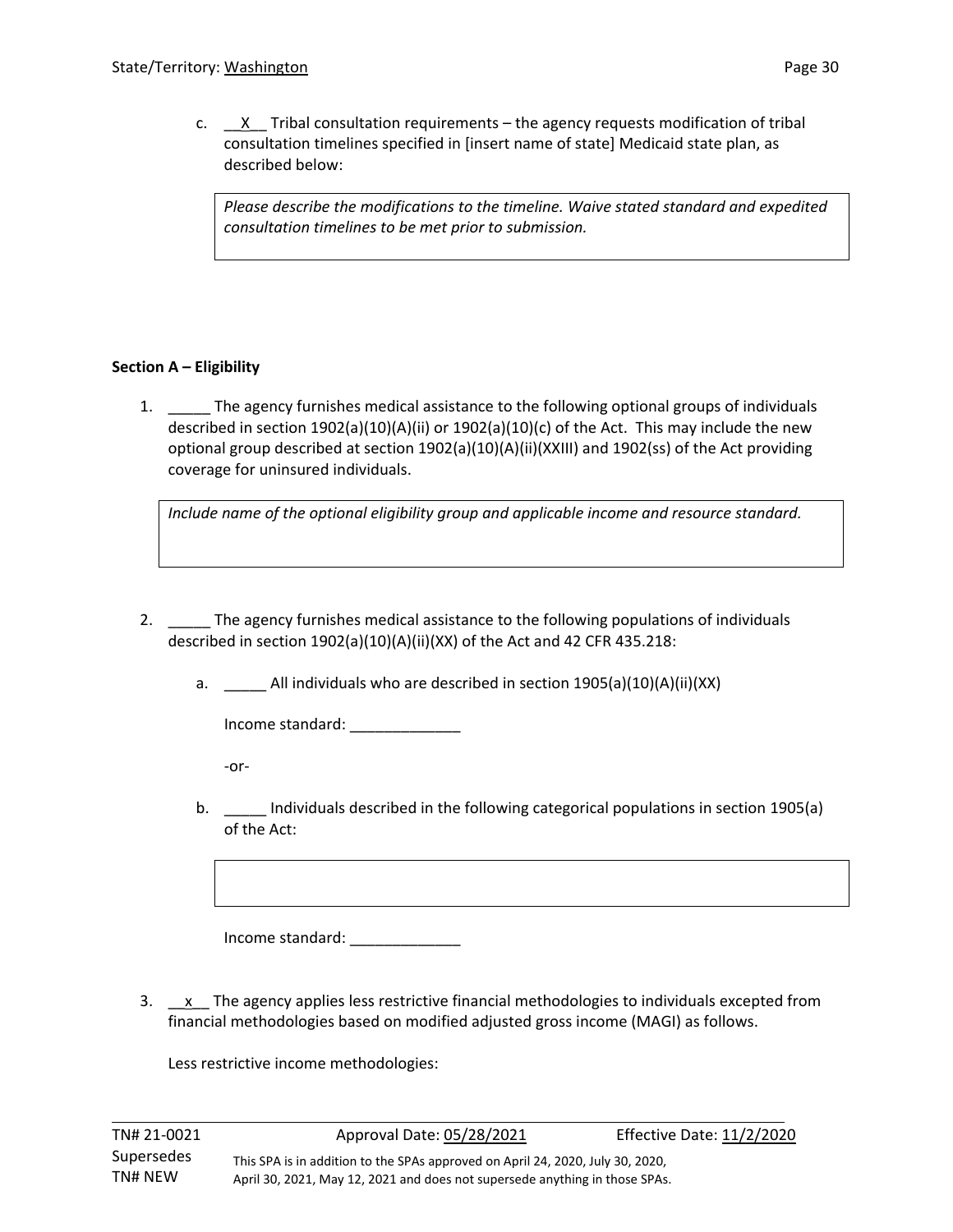Less restrictive resource methodologies:

1) Disregard income that would have otherwise been part of an individual's liability for his or her institutional or home and community-based waiver services based on application of the posteligibility treatment-of-income (PETI) rules but which became countable resources on or after March 18, 2020 for this non-MAGI group:

Individuals in Institutions under a Special Income Level – 1902(a)(10)(A)(ii)(V)

2) Disregard as a resource funds in a designated separate account that consists only of earnings resulting from work activity while enrolled in the Ticket to Work and Balanced Budget Act work incentives eligibility groups for this non-MAGI group:

Individuals in Institutions under a Special Income Level – 1902(a)(10)(A)(ii)(V)

- 4. \_\_\_\_\_ The agency considers individuals who are evacuated from the state, who leave the state for medical reasons related to the disaster or public health emergency, or who are otherwise absent from the state due to the disaster or public health emergency and who intend to return to the state, to continue to be residents of the state under 42 CFR 435.403(j)(3).
- 5. \_\_\_\_\_ The agency provides Medicaid coverage to the following individuals living in the state, who are non-residents:
- 6. \_\_\_\_\_ The agency provides for an extension of the reasonable opportunity period for noncitizens declaring to be in a satisfactory immigration status, if the non-citizen is making a good faith effort to resolve any inconsistences or obtain any necessary documentation, or the agency is unable to complete the verification process within the 90-day reasonable opportunity period due to the disaster or public health emergency.

#### **Section B – Enrollment**

L

1. \_\_\_\_\_ The agency elects to allow hospitals to make presumptive eligibility determinations for the following additional state plan populations, or for populations in an approved section 1115 demonstration, in accordance with section 1902(a)(47)(B) of the Act and 42 CFR 435.1110, provided that the agency has determined that the hospital is capable of making such determinations.

*Please describe the applicable eligibility groups/populations and any changes to reasonable limitations, performance standards or other factors.*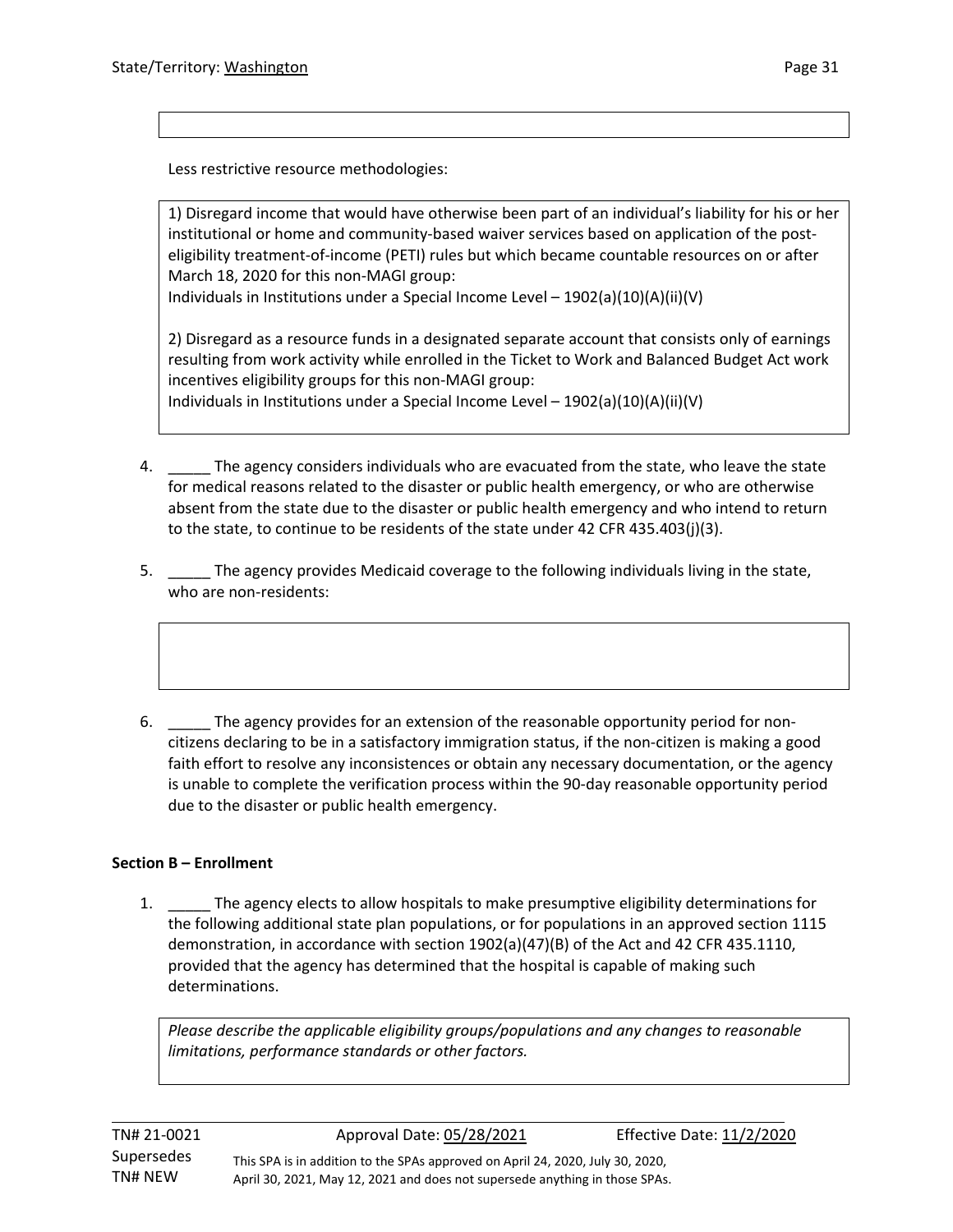2. \_\_\_\_\_ The agency designates itself as a qualified entity for purposes of making presumptive eligibility determinations described below in accordance with sections 1920, 1920A, 1920B, and 1920C of the Act and 42 CFR Part 435 Subpart L.

*Please describe any limitations related to the populations included or the number of allowable PE periods.*

3. \_\_\_\_\_ The agency designates the following entities as qualified entities for purposes of making presumptive eligibility determinations or adds additional populations as described below in accordance with sections 1920, 1920A, 1920B, and 1920C of the Act and 42 CFR Part 435 Subpart L. Indicate if any designated entities are permitted to make presumptive eligibility determinations only for specified populations.

*Please describe the designated entities or additional populations and any limitations related to the specified populations or number of allowable PE periods.*

- 4. \_\_\_\_\_ The agency adopts a total of \_\_\_\_\_ months (not to exceed 12 months) continuous eligibility for children under age enter age \_\_\_\_\_\_ (not to exceed age 19) regardless of changes in circumstances in accordance with section 1902(e)(12) of the Act and 42 CFR 435.926.
- 5. \_\_\_\_\_ The agency conducts redeterminations of eligibility for individuals excepted from MAGIbased financial methodologies under 42 CFR 435.603(j) once every \_\_\_\_\_ months (not to exceed 12 months) in accordance with 42 CFR 435.916(b).
- 6. \_\_\_\_\_ The agency uses the following simplified application(s) to support enrollment in affected areas or for affected individuals (a copy of the simplified application(s) has been submitted to CMS).
	- a. The agency uses a simplified paper application.
	- b. \_\_\_\_\_\_ The agency uses a simplified online application.
	- c. \_\_\_\_\_ The simplified paper or online application is made available for use in call-centers or other telephone applications in affected areas.

L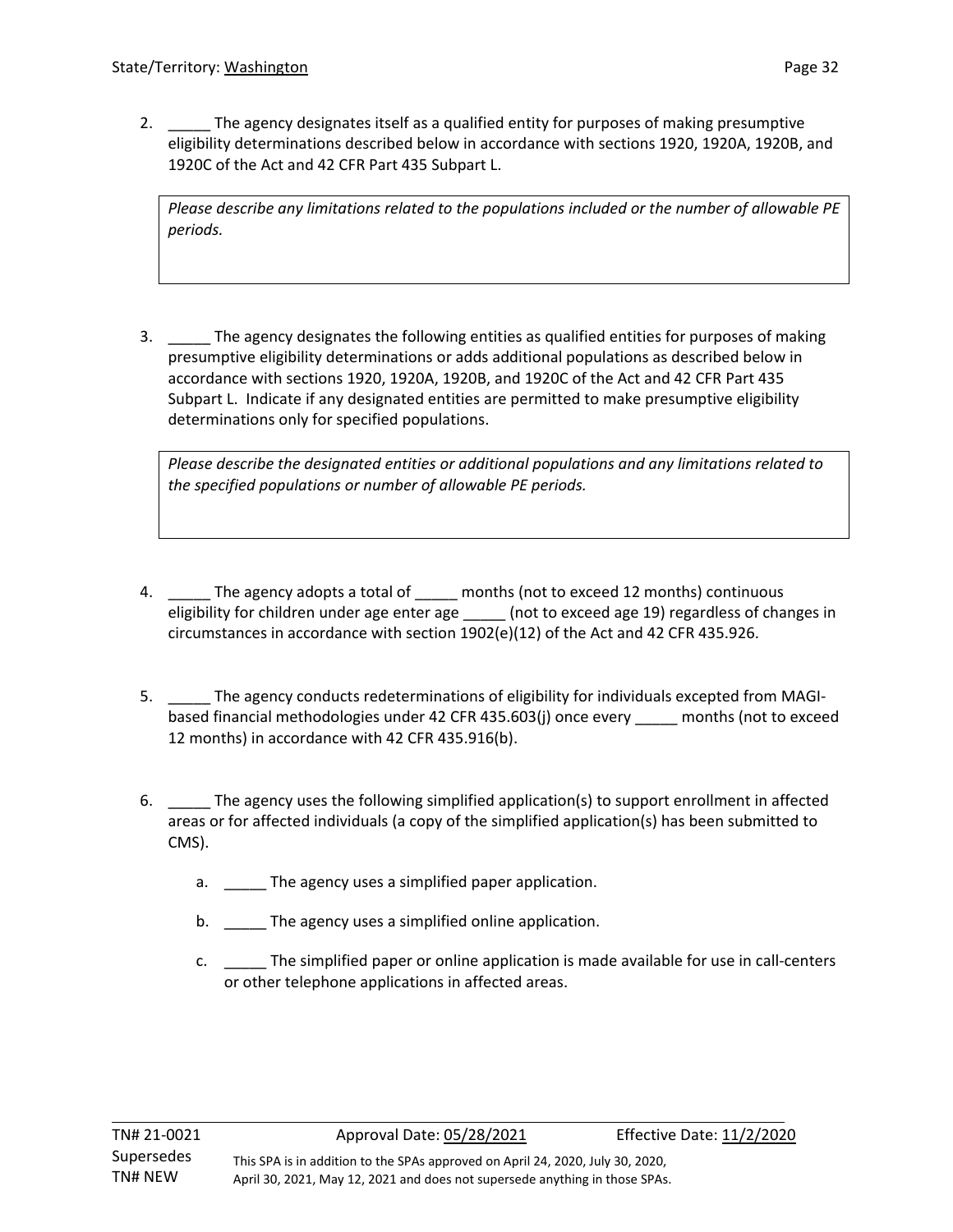### **Section C – Premiums and Cost Sharing**

1. \_\_\_\_\_ The agency suspends deductibles, copayments, coinsurance, and other cost sharing charges as follows:

*Please describe whether the state suspends all cost sharing or suspends only specified deductibles, copayments, coinsurance, or other cost sharing charges for specified items and services or for specified eligibility groups consistent with 42 CFR 447.52(d) or for specified income levels consistent with 42 CFR 447.52(g).* 

- 2. \_\_\_\_\_ The agency suspends enrollment fees, premiums and similar charges for:
	- a. \_\_\_\_\_ All beneficiaries
	- b. \_\_\_\_\_ The following eligibility groups or categorical populations:

*Please list the applicable eligibility groups or populations.* 

3. \_\_\_\_\_ The agency allows waiver of payment of the enrollment fee, premiums and similar charges for undue hardship.

*Please specify the standard(s) and/or criteria that the state will use to determine undue hardship.* 

## **Section D – Benefits**

*Benefits:*

L

1. The agency adds the following optional benefits in its state plan (include service descriptions, provider qualifications, and limitations on amount, duration or scope of the benefit):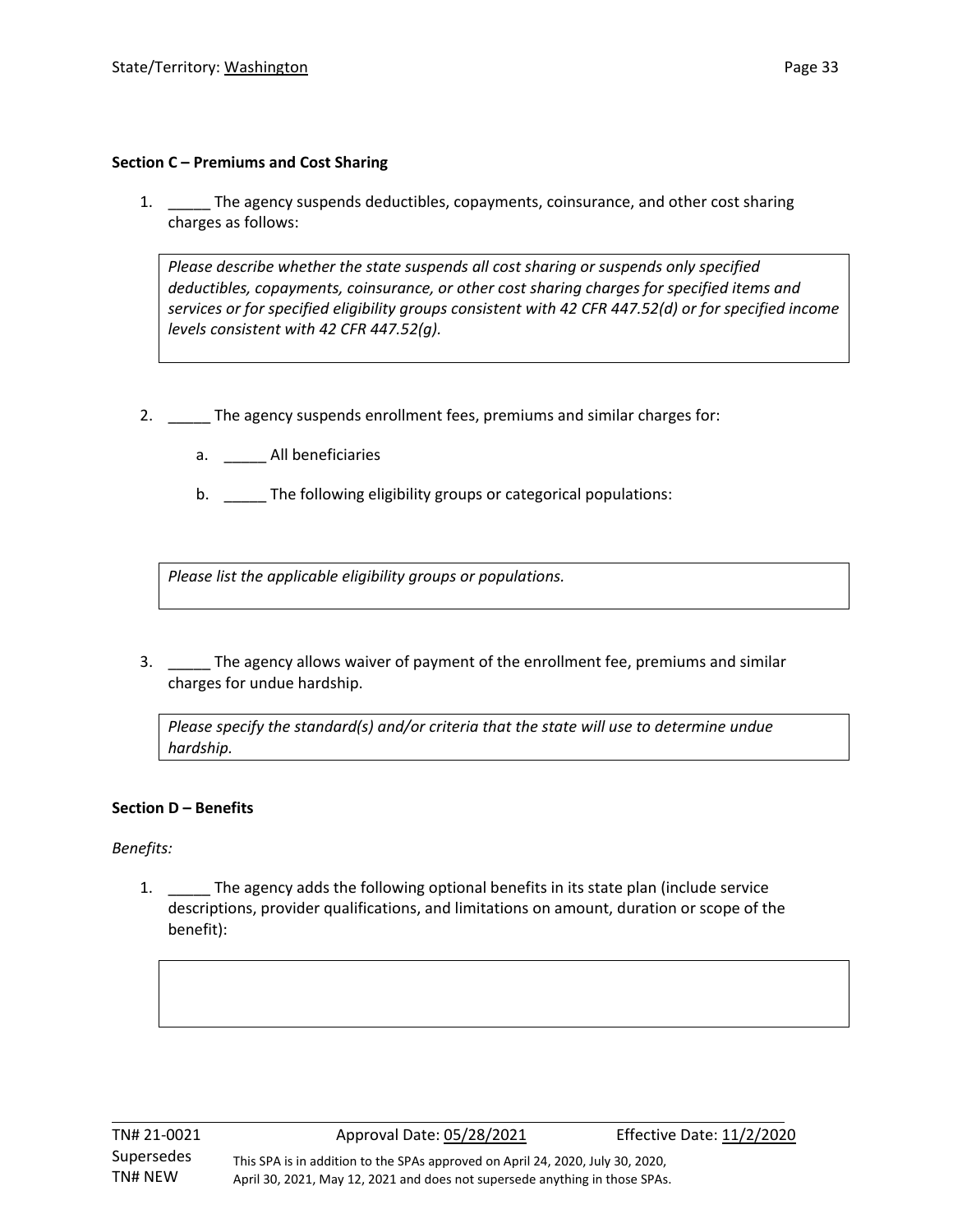2. \_\_\_\_\_ The agency makes the following adjustments to benefits currently covered in the state plan:

- 3. \_\_\_\_\_ The agency assures that newly added benefits or adjustments to benefits comply with all applicable statutory requirements, including the statewideness requirements found at 1902(a)(1), comparability requirements found at 1902(a)(10)(B), and free choice of provider requirements found at 1902(a)(23).
- 4. \_\_\_\_\_ Application to Alternative Benefit Plans (ABP). The state adheres to all ABP provisions in 42 CFR Part 440, Subpart C. This section only applies to states that have an approved ABP(s).
	- a. \_\_\_\_\_ The agency assures that these newly added and/or adjusted benefits will be made available to individuals receiving services under ABPs.
	- b. \_\_\_\_\_ Individuals receiving services under ABPs will not receive these newly added and/or adjusted benefits, or will only receive the following subset:

*Please describe.* 

*Telehealth:* 

5. \_\_\_\_\_ The agency utilizes telehealth in the following manner, which may be different than outlined in the state's approved state plan:

*Please describe.* 

*Drug Benefit:* 

L

6. \_\_\_\_\_ The agency makes the following adjustments to the day supply or quantity limit for covered outpatient drugs. The agency should only make this modification if its current state plan pages have limits on the amount of medication dispensed.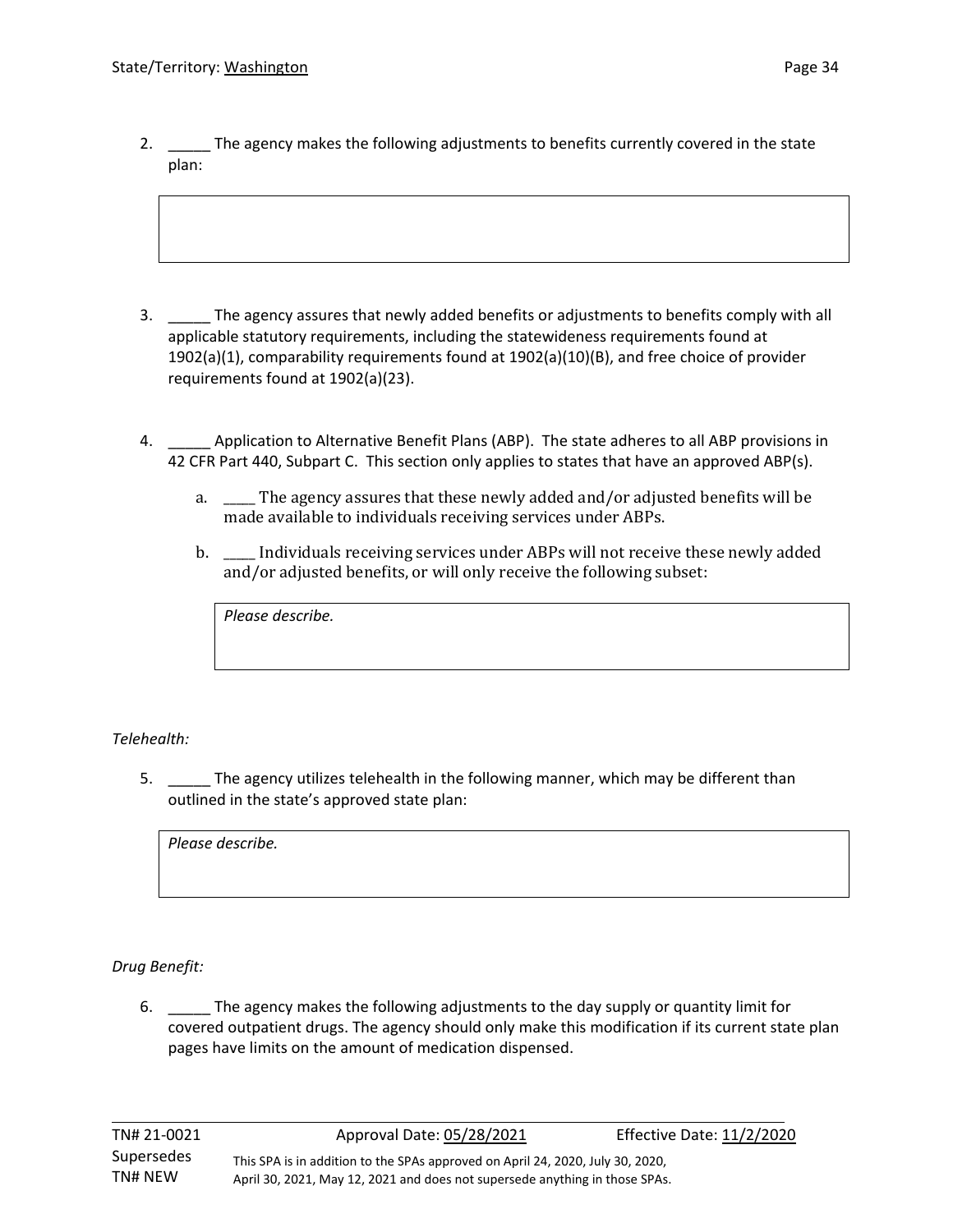7.

*Please describe the change in days or quantities that are allowed for the emergency period and for which drugs.* 

- 8. Prior authorization for medications is expanded by automatic renewal without clinical review, or time/quantity extensions.
- 9. \_\_\_\_\_ The agency makes the following payment adjustment to the professional dispensing fee when additional costs are incurred by the providers for delivery. States will need to supply documentation to justify the additional fees.

*Please describe the manner in which professional dispensing fees are adjusted.* 

10. \_\_\_\_\_ The agency makes exceptions to their published Preferred Drug List if drug shortages occur. This would include options for covering a brand name drug product that is a multi-source drug if a generic drug option is not available.

#### **Section E – Payments**

L

*Optional benefits described in Section D:* 

- 1. \_\_\_\_\_ Newly added benefits described in Section D are paid using the following methodology:
	- a. \_\_\_\_\_ Published fee schedules –

Effective date (enter date of change):

Location (list published location): Location

b. \_\_\_\_\_ Other:

*Describe methodology here.* 

*Increases to state plan payment methodologies:* 

2. The agency increases payment rates for the following services: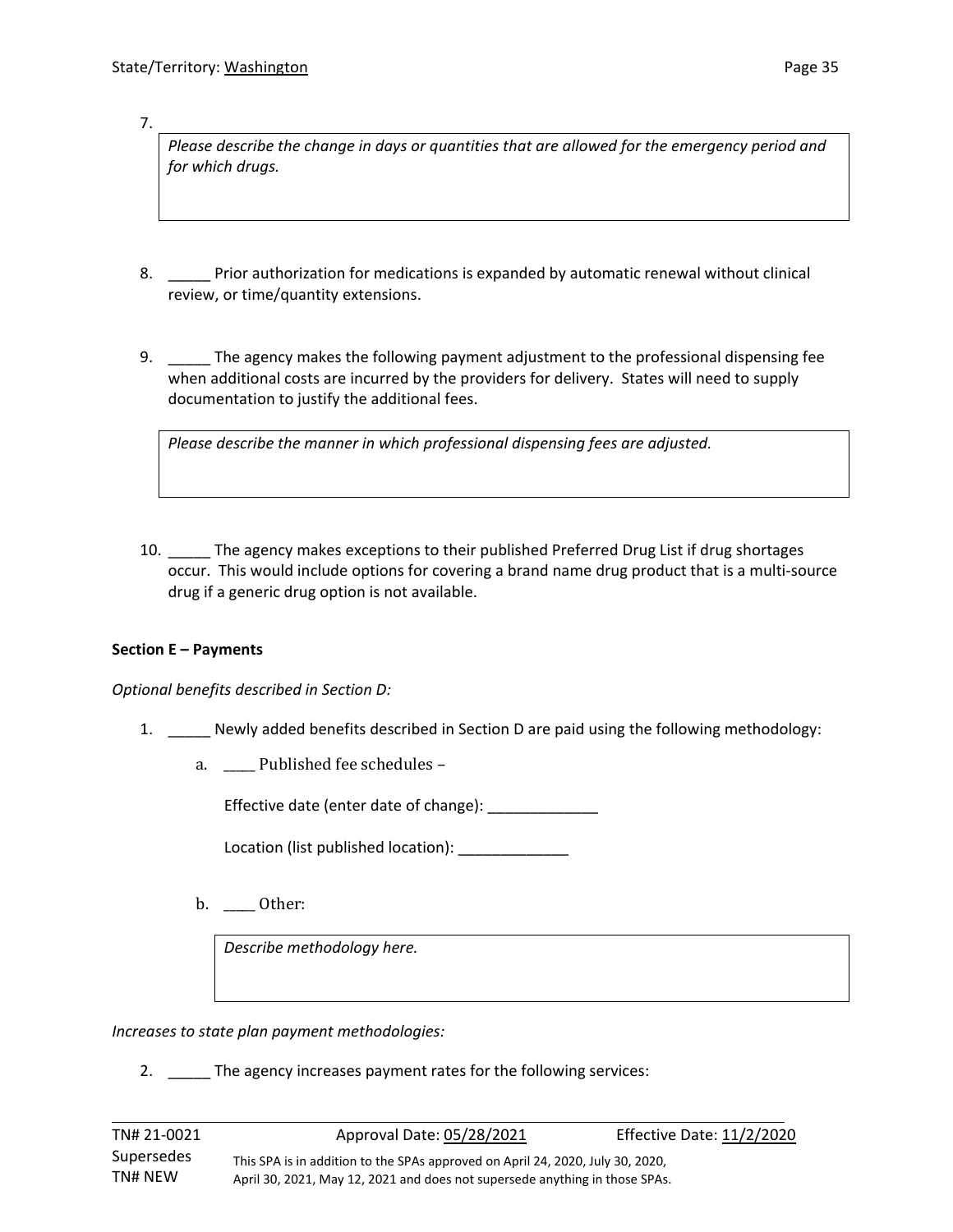#### 3.

*Please list all that apply.* 

a. Payment increases are targeted based on the following criteria:

*Please describe criteria.* 

- b. Payments are increased through:
	- i. \_\_\_\_\_ A supplemental payment or add-on within applicable upper payment limits:

*Please describe.* 

ii. \_\_\_\_\_\_ An increase to rates as described below.

Rates are increased:

Uniformly by the following percentage:

\_\_\_\_\_ Through a modification to published fee schedules –

Effective date (enter date of change): \_\_\_\_\_\_\_\_\_\_\_\_\_

Location (list published location): \_\_\_\_\_\_\_\_\_\_\_\_\_\_

Up to the Medicare payments for equivalent services.

External By the following factors:

*Please describe.* 

*Payment for services delivered via telehealth:*

L

- 4. \_\_\_\_\_ For the duration of the emergency, the state authorizes payments for telehealth services that:
	- a. \_\_\_\_\_ Are not otherwise paid under the Medicaid state plan;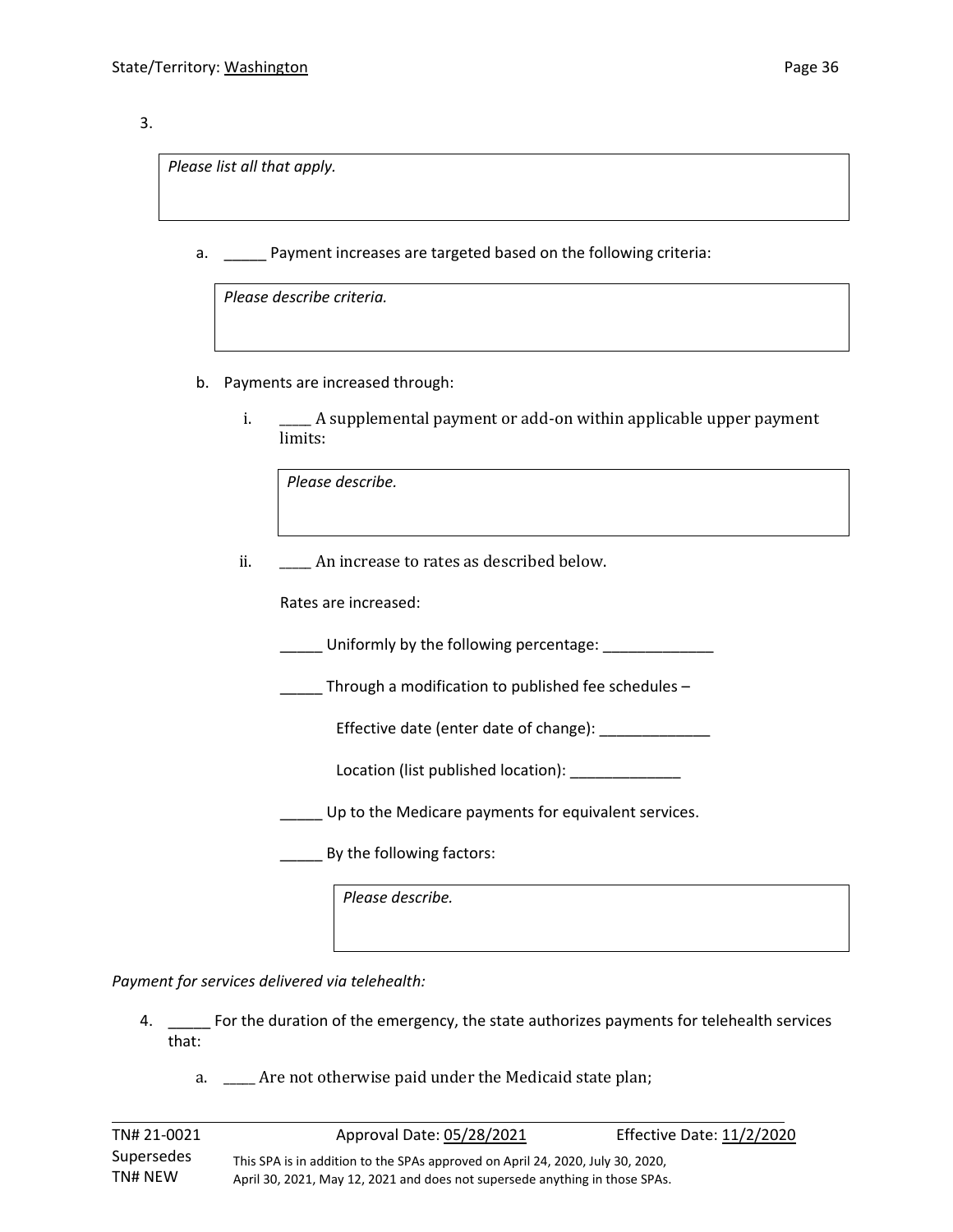- b. **EXECUTE:** Differ from payments for the same services when provided face to face;
- c. \_\_\_\_\_ Differ from current state plan provisions governing reimbursement for telehealth;

*Describe telehealth payment variation.*

- d. \_\_\_\_\_ Include payment for ancillary costs associated with the delivery of covered services via telehealth, (if applicable), as follows:
	- i. \_\_\_\_\_ Ancillary cost associated with the originating site for telehealth is incorporated into fee-for-service rates.
	- ii. \_\_\_\_\_\_\_ Ancillary cost associated with the originating site for telehealth is separately reimbursed as an administrative cost by the state when a Medicaid service is delivered.

#### *Other:*

L

5. Other payment changes:

*Please describe.* 

#### **Section F – Post-Eligibility Treatment of Income**

- 1. \_\_\_\_\_ The state elects to modify the basic personal needs allowance for institutionalized individuals. The basic personal needs allowance is equal to one of the following amounts:
	- a. \_\_\_\_\_ The individual's total income
	- b. \_\_\_\_\_ 300 percent of the SSI federal benefit rate
	- c. \_\_\_\_\_ Other reasonable amount: \_\_\_\_\_\_\_\_\_\_\_\_\_\_\_\_\_
- 2. \_\_\_\_\_ The state elects a new variance to the basic personal needs allowance. (Note: Election of this option is not dependent on a state electing the option described the option in F.1. above.)

The state protects amounts exceeding the basic personal needs allowance for individuals who have the following greater personal needs: